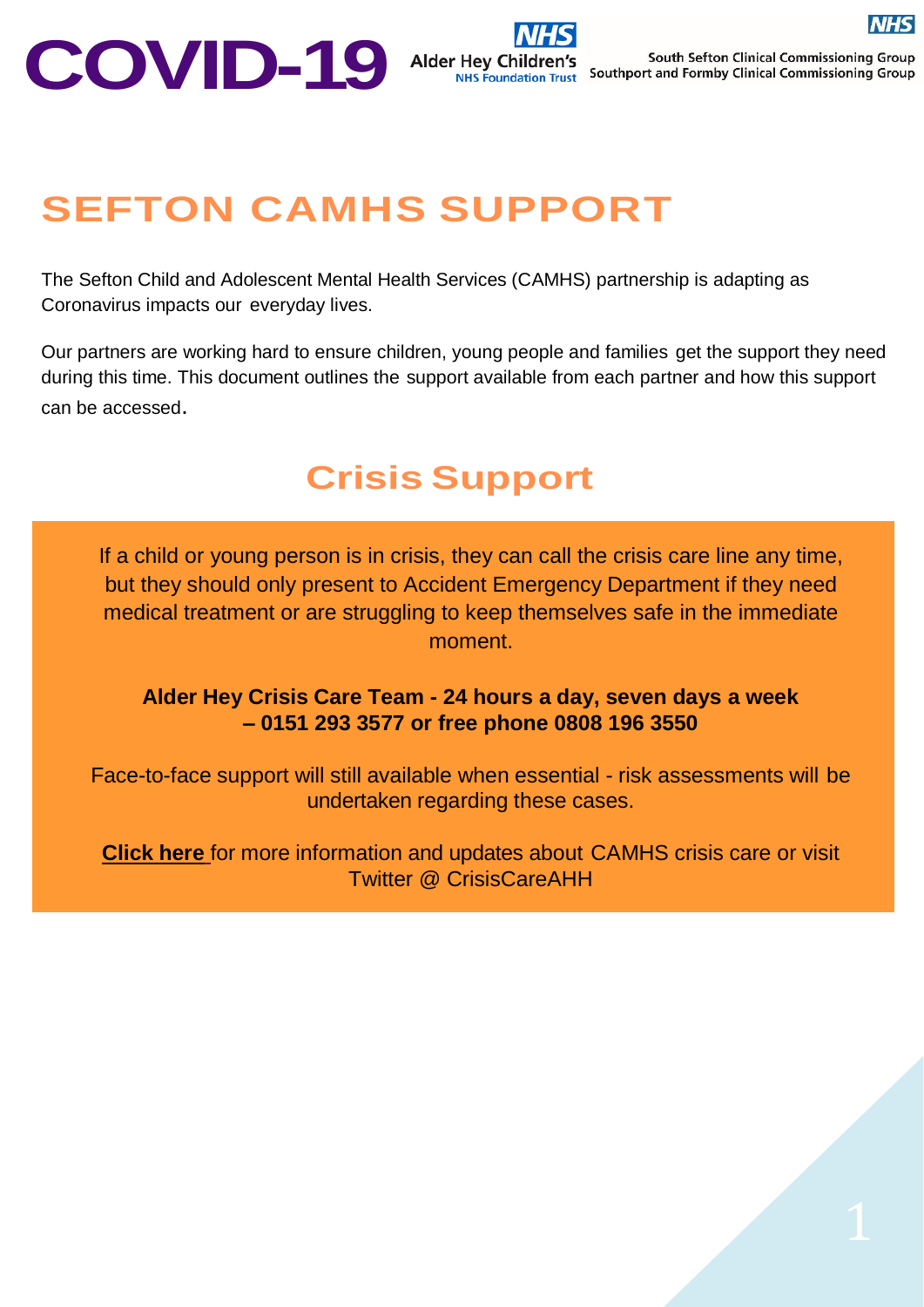# **COVID-19**

**SEFTON CAMHS**  $S = S \cdot S = S \cdot S = S \cdot S$ 

## **Alder Hey CAMHS**

#### **What support is available?**

- Crisis risk assessment and management consultation through telephone support
- Range of online workshops, seminars and groups for parents/carers, children and young people.
- Urgent assessments are being offered remotely.
- New urgent work is also being allocated and offered remotely.
- Children and Young People open are continuing with their treatment plan remotely.
- Online groups and seminars coming on line in May 2020.

#### **Referral contact details:**

*Telephone:* 0151 282 4527 *Email:* [camhs.referrals@alderhey.nhs.uk](mailto:camhs.referrals@alderhey.nhs.uk) **Online: www.alderhey.nhs.uk/services/camhs** *Twitter:* @camhsSefton

#### **Who can make referrals?**

Any professional, parent/carer, self-referrals.

#### **How can this support be accessed?**

Telephone, online and video call.

#### **Opening hours**

Core hours: 9am - 5pm, Monday - Friday Crisis: 24/7.

## **Alder Hey Eating Disorders Service for Young People (EDYS)**

#### **What support is available?**

- Mental and physical health assessments and reviews by telephone and online
- Dietetic advice via telephone and online
- Individual and family therapies via telephone and video call

#### **Referral contact details:**

*Telephone:* 0151 282 3662 *Email:* [camhs.referrals@alderhey.nhs.uk](mailto:camhs.referrals@alderhey.nhs.uk) *Online:* [www.alderhey.nhs.uk/services/camhs](https://alderhey.nhs.uk/services/camhs) *Twitter:* @EDYSAlderhey

#### **Who can make referrals?**

Any professional, parent/carer, self-referrals.

#### **How can this support be accessed?**

Telephone, online and video call.

#### **Opening hours**

9am - 5pm, Monday - Friday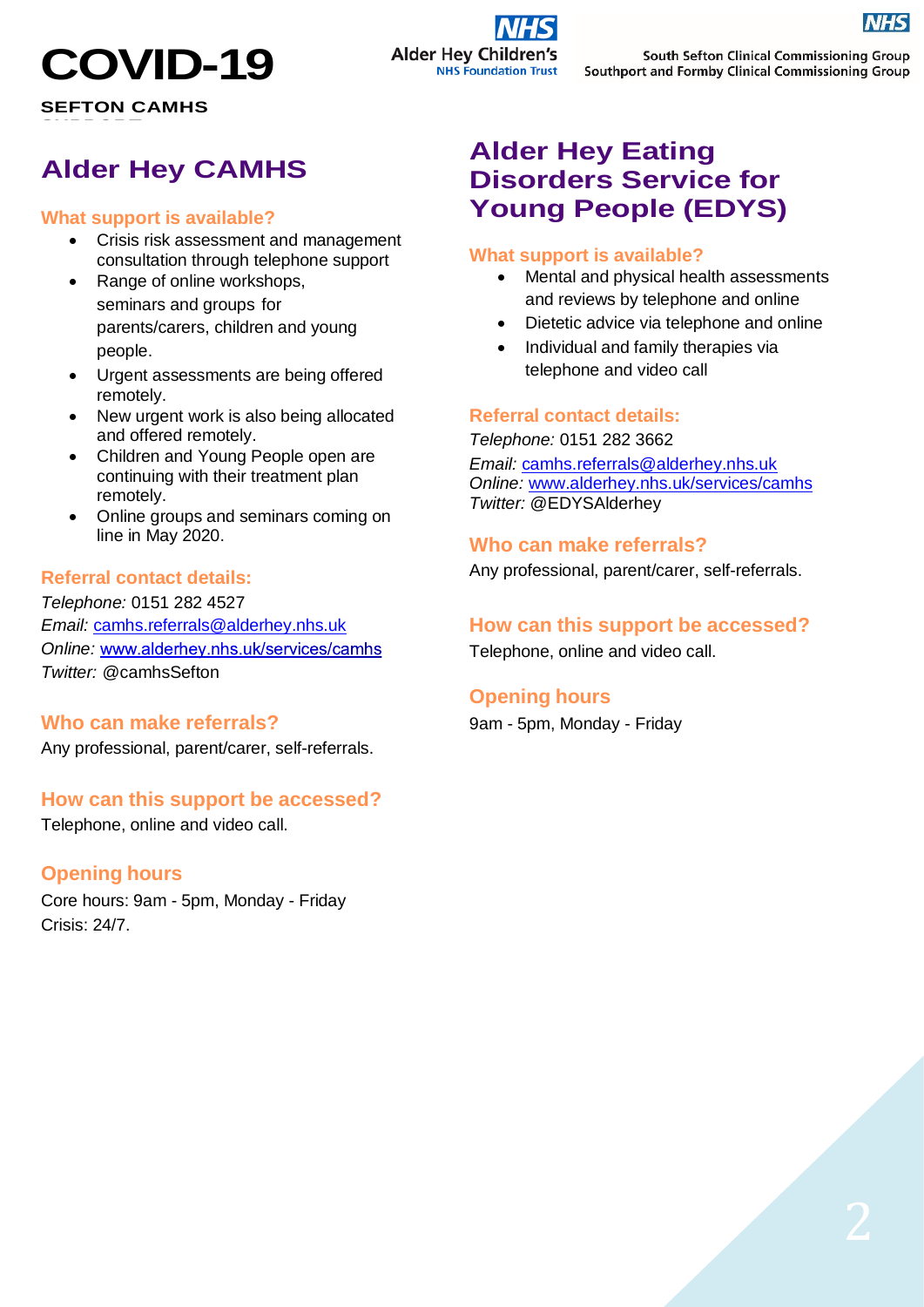

**SEFTON CAMHS**  $S = S \cdot S = S \cdot S = S \cdot S$ 

## **School Nurse Service - Emotional Health and Wellbeing support**

#### **What support is available?**

Targeted, confidential service for children, young people and their families to support with emotional, mental health and behavioural issues.

Provided by the Specialist School Nurse Service, North West Boroughs Healthcare Trust.

Support available for the following issues:

- Anger issues
- Anxiety
- Low mood
- Low self-esteem
- Bullying or friendship issues
- Behavioural problems

#### **Referral contact details**

#### *Telephone*: 07867187632

*Main contact:* Catherine Brindle, Specialist School Nurse, Emotional Health and Wellbeing

#### **Who can make referrals?** School nurses

#### **How can this support be accessed?**

Currently no face to face appointments, but available for telephone consultation and advice for parents, carers and young people.

#### **Opening hours**

8am – 6pm, Monday to Thursday

## **Parenting 2000**

#### **What support is available?**

- Therapeutic counselling for children, young people & families
- Information advice and guidance by telephone for families
- Youth Connect 5 courses for parents delivered via video link
- Parenting Circle family support group delivered via video link
- Alchemy Youth Club (Crosby and Southport) – interactive activities, information, advice and support for young people aged 9 years - 18 years old Available via online platforms and social media

#### **Referral contact details**

Counselling & Family support: *Online referral:* [www.parenting2000.org.uk](http://www.parenting2000.org.uk/) *Email:* [info@parenting2000.org.uk](mailto:info@parenting2000.org.uk) *Telephone:* 07834 524986/07464 544314

Alchemy Youth Club enquiries *Telephone*: 07834 524987 or *Visit:* @Alchemy Youth via Instagram & Facebook

#### **Who can make referrals?**

Children and young people, parents/carers and professionals

#### **How can this support be accessed?**

Remotely via email, telephone and a variety of online platforms

#### **Opening hours**

Core hours: 9am - 5pm Monday to Friday Some services delivered outside of these hours.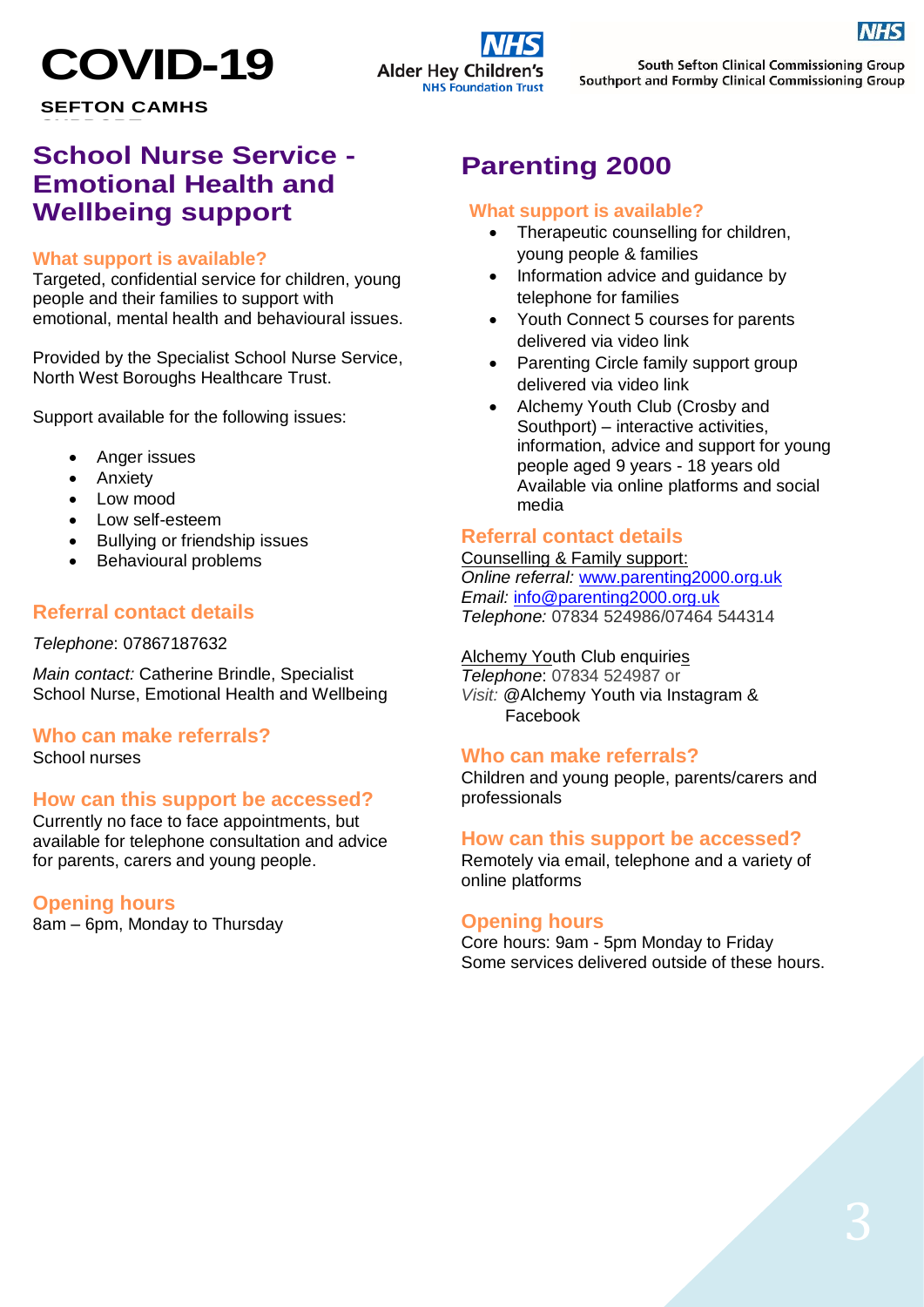# **COVID-19**

**SEFTON CAMHS**  $S = S \cdot S = S \cdot S = S \cdot S$ 

## **Alder Hey Childr NHS Foundation Trust**

South Sefton Clinical Commissioning Group Southport and Formby Clinical Commissioning Group

## **Venus Star Centre**

#### **What support is available?**

- Open access telephone support for children, young people (5 -18 years) and their parent /carers. Available Monday - Friday, 3pm - 7pm (last call 6.15pm). Call 07467 045 207
- Counselling and therapy sessions by telephone or video link
- New referrals accepted and assessments by telephone
- Weekly support group for children and young people (11-18yrs) to provide reassurance, guidance and to help manage anxiety. Delivered every Tuesday by video link (from 21<sup>st</sup> April)
- Youth Justice Service support including information, advice & guidance (IAG) and therapies
- Wellbeing and psycho-education telephone calls to new and existing clients
- Range of online resources

#### **Referral contact details**

*Telephone*: 0151 474 4744 **Email:** [referrals@venuscharity.org;](mailto:referrals@venuscharity.org) *Online:* [www.venuscharity.org](http://www.venuscharity.org/)

#### **Who can make referrals?**

Children and young people, parents/carers and professionals

## **How can this support be accessed?**

Email, telephone or video link

#### **Opening hours**

9am - 7pm, Monday to Friday 9am - 2pm, Saturday

## **Kooth**

#### **What support is available?**

Kooth is an online counselling and emotional well- being platform for children and young people, accessible through mobile, tablet and desktop and free at the point of use.

The team will be delivering therapeutic support via online forums and chats.

#### **Referral contact details:**

Via the website [www.kooth.com](http://www.kooth.com/)

#### **Who can make referrals?**

Children and young people aged 11-19 years

### **How can this support be accessed?**

Online via the Kooth website [www.kooth.com](http://www.kooth.com/)

#### **Opening hours**

9am to 10pm Monday to Friday 6pm - 10pm weekends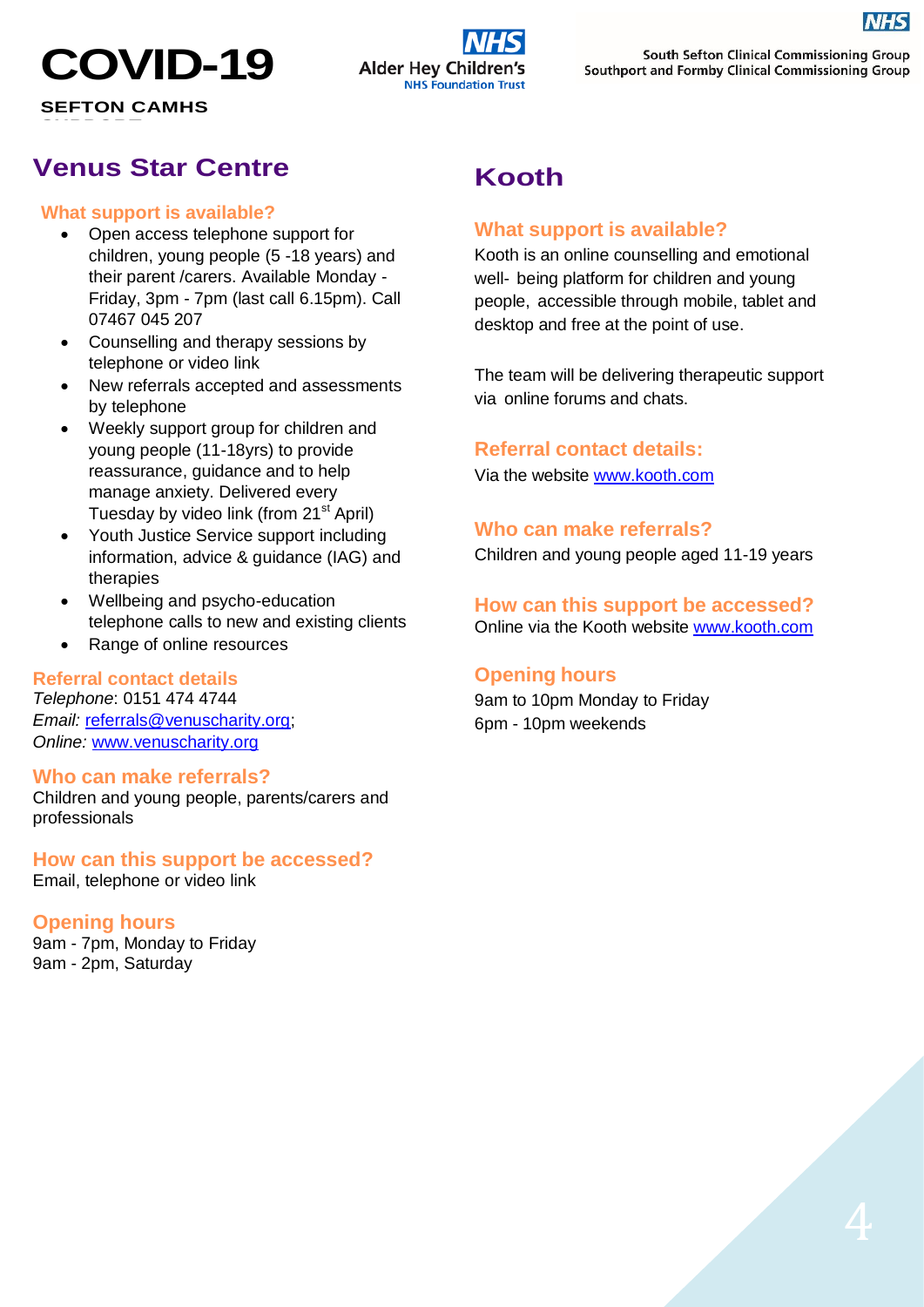# $COV$ ID-19

### **SEFTON CAMHS Sefton Council for Voluntary Service (CVS)**

#### **What support is available?**

Sefton CVS supports a number of local youth and community centres, organisations and groups which provide services and support to children, young people and their families.

Most of these centres and organisations are continuing to provide information, advice and support online and via social media, and some centres are supporting local food banks.

#### **How can this support be accessed?**

Further information about these centres and organisations, including how to access the services and support available at this time, can be found on the **Sefton CVS website or via the links** below:

[Bootle Christ Church Youth and Community](http://www.ccycc.org/)  **[Centre](http://www.ccycc.org/)** [Brunswick Youth and Community Centre](http://www.brunswickycc.co.uk/) Litherland Youth and Community Centre

Facebook:@LitherlandYCC Twitter: @LitherlandYouth

[MYA Space \(Sefton Performing Arts and](http://www.mya.org.uk/SPACE) 

[Education\)](http://www.mya.org.uk/SPACE)

[Woodvale Community Centre](http://www.woodvalecommunitycentre.co.uk/)

[Netherton Park Neighbourhood Centre](http://www.nethertonpark.org.uk/)

[Sefton](https://seftoncvs.org.uk/projects/seas/) SEAs

[The Youth Community Partnership](http://www.the-ycp.co.uk/) (Meols Cop)

[YKids](http://www.ykids.co.uk/)